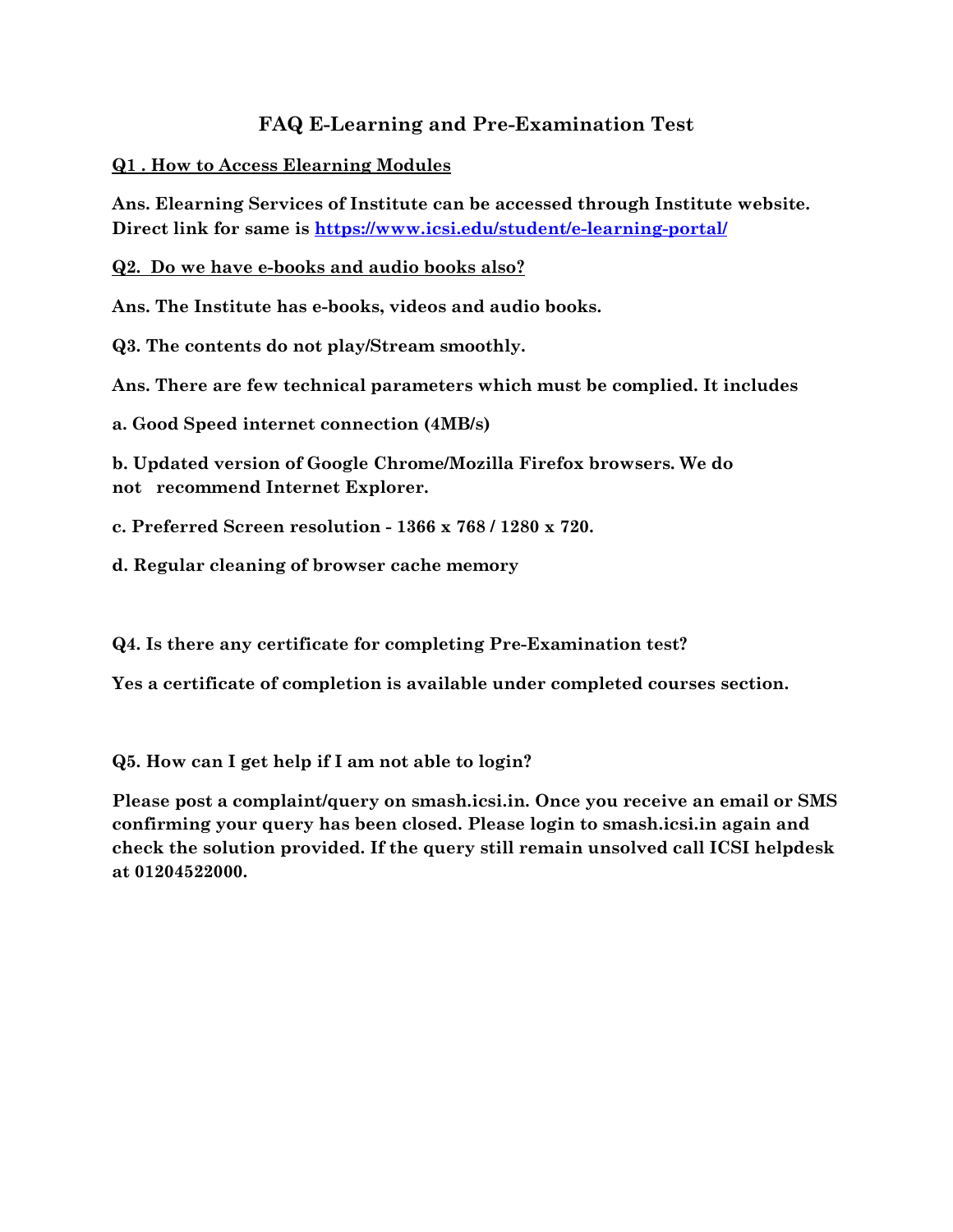# **Login to Elearning**  a. Website **<https://www.icsi.edu/student/e-learning-portal/>** b. Login id is registration without slash '@icsi.edu' e.g [1400000072018@icsi.edu](mailto:1400000072018@icsi.edu) c. Default Password will be shared over email as per ICSI records Login User Name Student@icsi.com ord **d. Go to My communties and select the Community for Foundation,Executive of Professional Program.Select the subject and and image depircted to access ebook, Video and Audio respectively.**Tarun ICSI Community for Executive Students Community **My Courses** Pre-Examination Test  $\blacktriangleright$ **JR MODULE - 1** 2. My Actions **Executive Programme** MODULE 1 MODULE 1<br>PAPER 2 My Posts **JURISPRUDENCE, INTERPRETATION**<br>& GENERAL LAWS **3** My History **COMPANY LAW**  $\left( 0 \right)$  $\mathbb{E}$

#### **Q.6 What are the steps for accessing eLearning content?**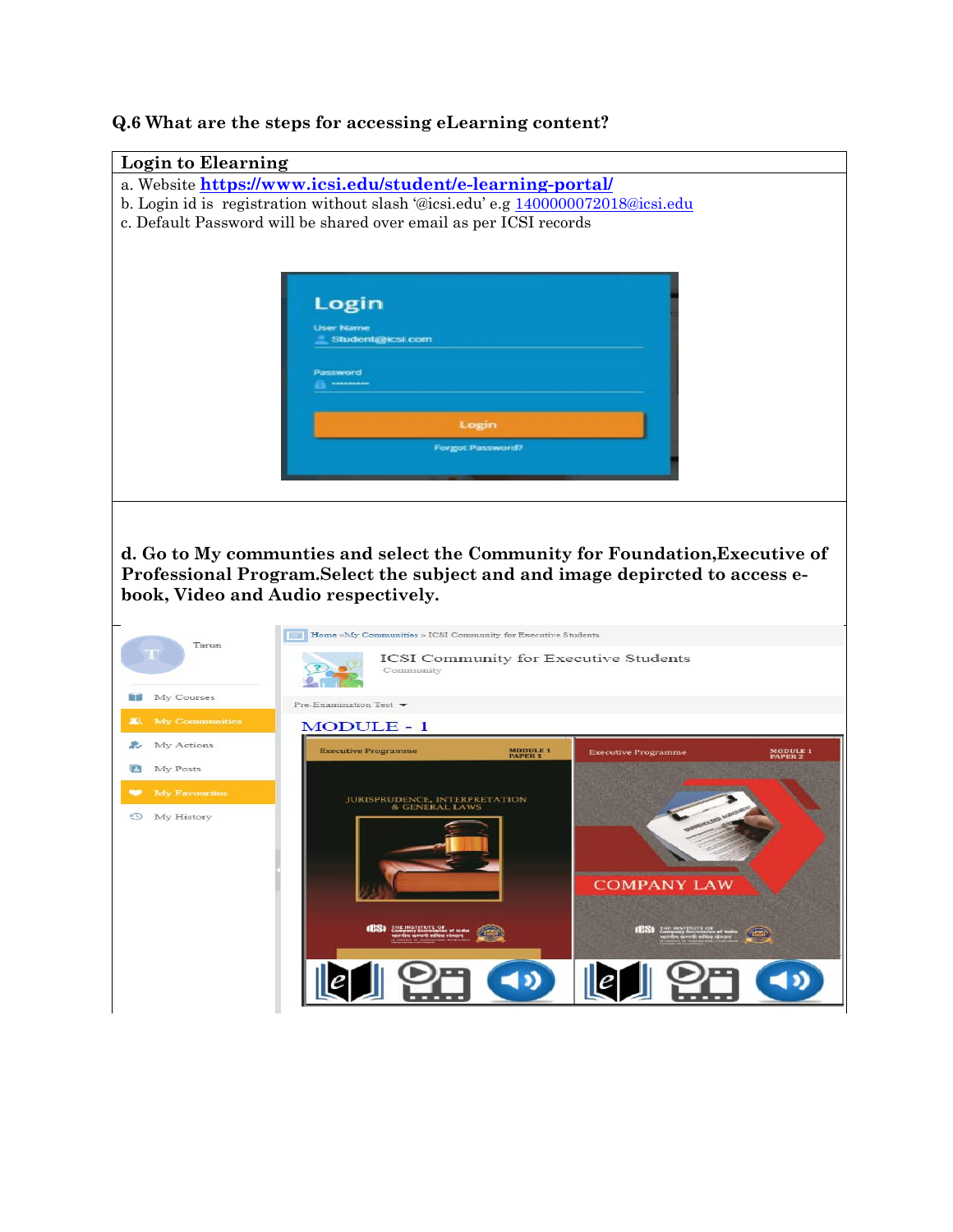## Q.7 What are the features of Ebook,Audio books and VideosText elaboration helps you to learn the difficult terms or jargons with detail explanation



#### Additional information in form of Video to help you learn the concept better

|   |                                       | <b>EBOOK</b>                                                                                                                                                                                                                                                                                     |      |                   |
|---|---------------------------------------|--------------------------------------------------------------------------------------------------------------------------------------------------------------------------------------------------------------------------------------------------------------------------------------------------|------|-------------------|
|   | <b>BUSINESS ENVIRON</b>               | <b>AW EBOOK</b><br>links to                                                                                                                                                                                                                                                                      |      |                   |
|   | Topic- Business Enviror               | videos                                                                                                                                                                                                                                                                                           |      |                   |
|   | Lesson                                | <b>Nironment</b>                                                                                                                                                                                                                                                                                 | 白日日日 | 10 <sub>o</sub> f |
| ۰ | 1.6 Types of Business Ewironment      |                                                                                                                                                                                                                                                                                                  |      |                   |
| ۰ |                                       | There are mainly two types of business environment, internal and external. A business has absolute<br>internal environment, whereas it has no control on the external environment. It is therefore, required by<br>to modify their internal environment on the basis of pressures from external. |      |                   |
|   |                                       |                                                                                                                                                                                                                                                                                                  |      |                   |
| o |                                       |                                                                                                                                                                                                                                                                                                  |      |                   |
| o |                                       |                                                                                                                                                                                                                                                                                                  |      |                   |
|   | Paper 1: Business Environment and Law |                                                                                                                                                                                                                                                                                                  |      |                   |
|   |                                       |                                                                                                                                                                                                                                                                                                  |      |                   |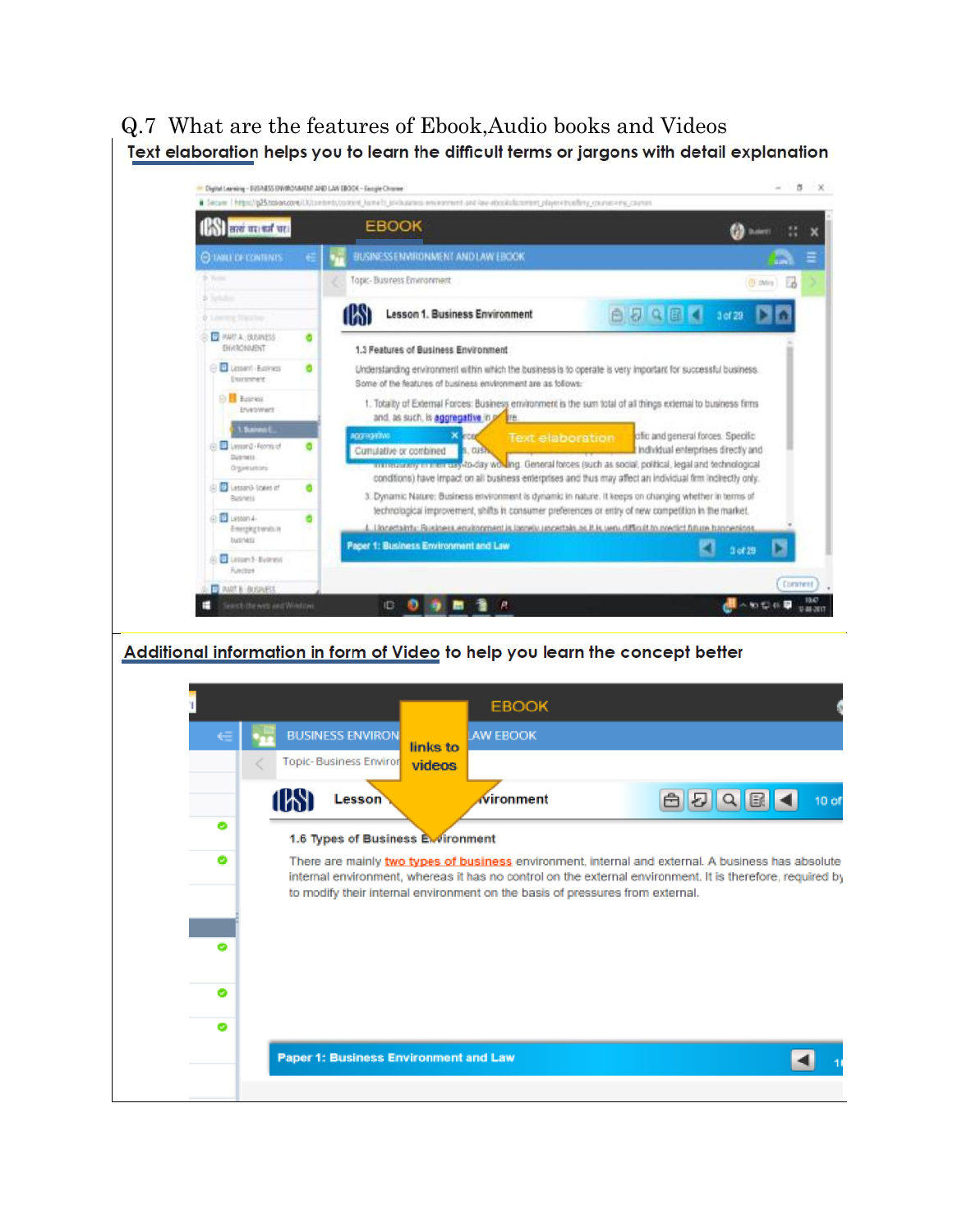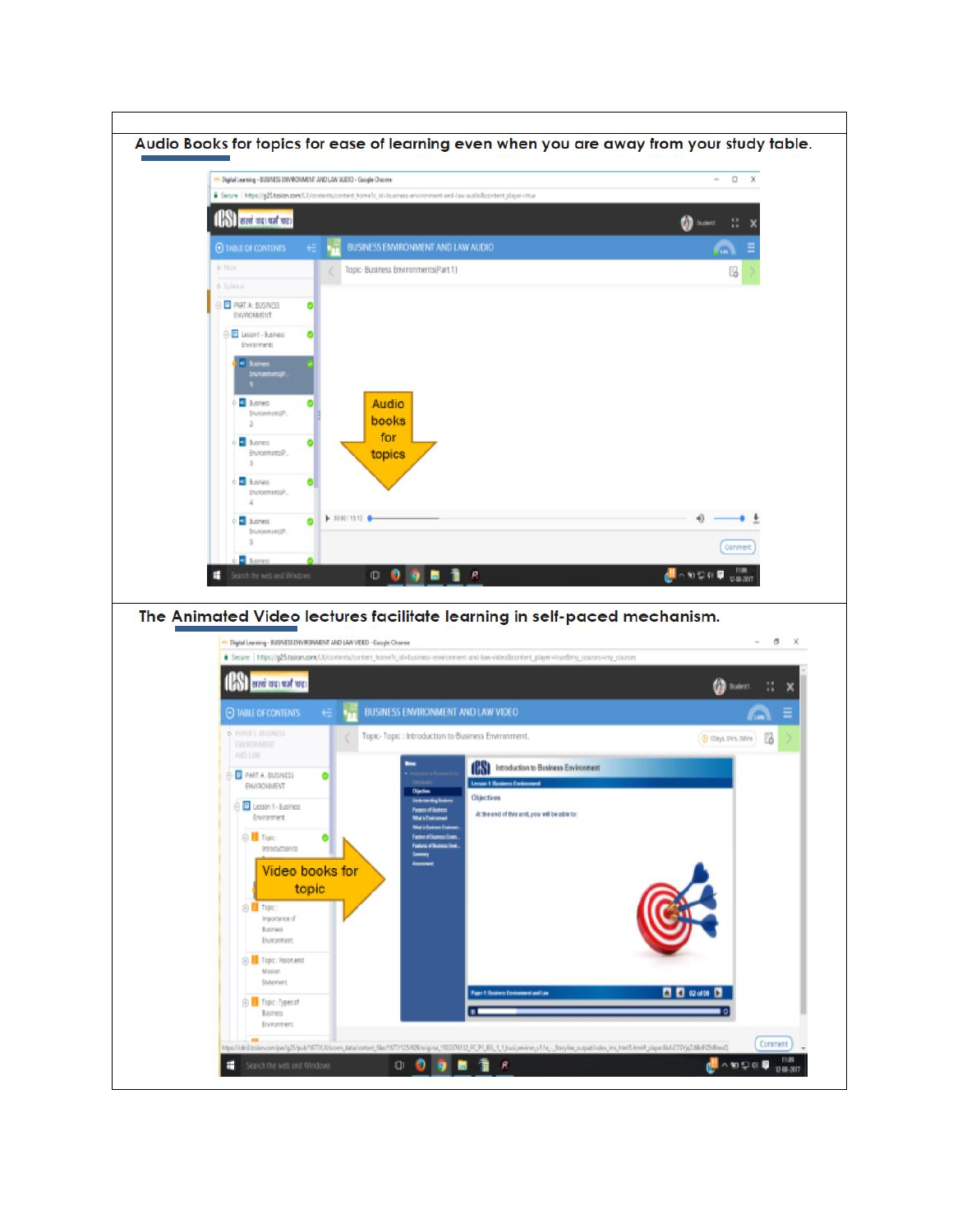#### **Q8. What are the steps to Take Pre Examination Test**

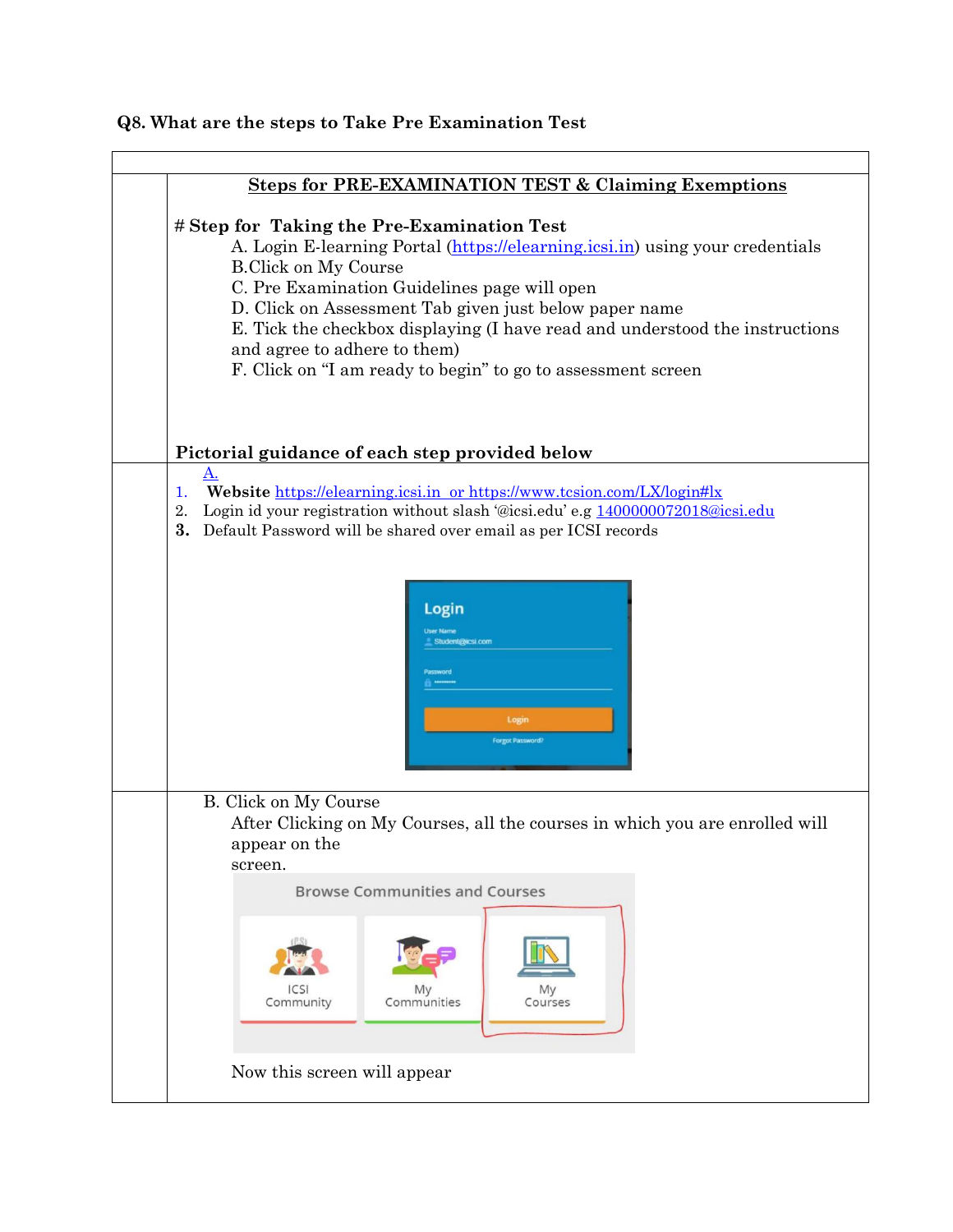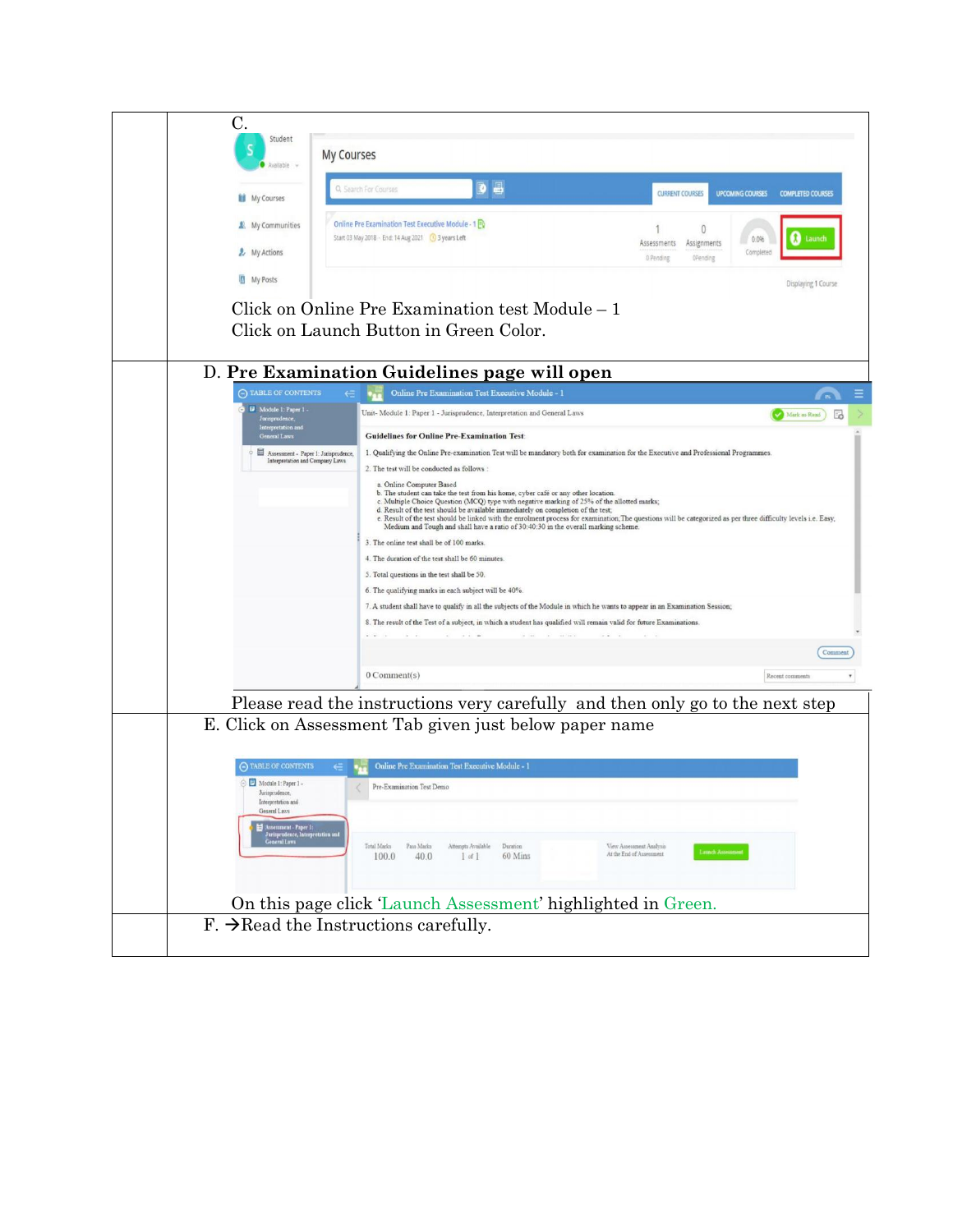| Please read the instructions carefully                                                                                                                                                                                                                                                                                                                      |                                                         |
|-------------------------------------------------------------------------------------------------------------------------------------------------------------------------------------------------------------------------------------------------------------------------------------------------------------------------------------------------------------|---------------------------------------------------------|
| <b>General Instructions:</b>                                                                                                                                                                                                                                                                                                                                |                                                         |
| 1. Total duration of examination is 60 minutes.<br>2. The clock will be set at the server. The countdown timer in the top right corner of screen will display the remaining time available for you to complete<br>examination. When the timer reaches zero, the examination will end by itself. You will not be required to end or submit your examination. |                                                         |
| 3. The Question Palette displayed on the right side of screen will show the status of each question using one of the following symbols:<br>You have not visited the question yet.<br>$\mathbf{1}$                                                                                                                                                           |                                                         |
|                                                                                                                                                                                                                                                                                                                                                             |                                                         |
| You have not answered the question.                                                                                                                                                                                                                                                                                                                         |                                                         |
| You have answered the question.                                                                                                                                                                                                                                                                                                                             |                                                         |
| You have NOT answered the question, but have marked the question for review.                                                                                                                                                                                                                                                                                |                                                         |
| The question(s) "Marked for Review" will be considered for evaluation.                                                                                                                                                                                                                                                                                      |                                                         |
| The question(s) "Marked for Review" will be not be considered for evaluation. Hence, no marks will be allocated for the same.                                                                                                                                                                                                                               |                                                         |
| The Marked for Review status for a question simply indicates that you would like to look at that question again.                                                                                                                                                                                                                                            |                                                         |
| have read and understood the instructions and agree to adhere to them.                                                                                                                                                                                                                                                                                      |                                                         |
| am ready to begi                                                                                                                                                                                                                                                                                                                                            |                                                         |
|                                                                                                                                                                                                                                                                                                                                                             |                                                         |
| After reading the instruction,                                                                                                                                                                                                                                                                                                                              |                                                         |
|                                                                                                                                                                                                                                                                                                                                                             |                                                         |
|                                                                                                                                                                                                                                                                                                                                                             |                                                         |
|                                                                                                                                                                                                                                                                                                                                                             |                                                         |
| $\rightarrow$ Tick the checkbox displaying (I have read and understood the instructions                                                                                                                                                                                                                                                                     |                                                         |
| and agree to adhere to them).                                                                                                                                                                                                                                                                                                                               |                                                         |
|                                                                                                                                                                                                                                                                                                                                                             |                                                         |
| $\rightarrow$ Click on "I am ready to begin"                                                                                                                                                                                                                                                                                                                |                                                         |
| G. Assessment will start just after you click on this button. Given below is                                                                                                                                                                                                                                                                                |                                                         |
|                                                                                                                                                                                                                                                                                                                                                             |                                                         |
|                                                                                                                                                                                                                                                                                                                                                             | $\bullet$ ins                                           |
| assessment screen:<br>GROUP $t$                                                                                                                                                                                                                                                                                                                             | Student1 st.                                            |
| Section                                                                                                                                                                                                                                                                                                                                                     | Time Left: 58:29                                        |
|                                                                                                                                                                                                                                                                                                                                                             |                                                         |
| SECTION 1                                                                                                                                                                                                                                                                                                                                                   |                                                         |
| Question No. 1                                                                                                                                                                                                                                                                                                                                              | Not Answere                                             |
| Which of the following articles guarantees equality before law and equal protection of law for all individuals residing within the territory of India?                                                                                                                                                                                                      | Marked for<br>Review<br>49<br>$\bullet$                 |
| ◎ 17                                                                                                                                                                                                                                                                                                                                                        |                                                         |
|                                                                                                                                                                                                                                                                                                                                                             | inswered & Marked for<br>teview (will not be considered |
| ◎ 15                                                                                                                                                                                                                                                                                                                                                        |                                                         |
| ◎ 18                                                                                                                                                                                                                                                                                                                                                        |                                                         |
| ◎ 14                                                                                                                                                                                                                                                                                                                                                        |                                                         |
|                                                                                                                                                                                                                                                                                                                                                             |                                                         |
|                                                                                                                                                                                                                                                                                                                                                             |                                                         |
|                                                                                                                                                                                                                                                                                                                                                             |                                                         |
|                                                                                                                                                                                                                                                                                                                                                             | 13<br>14<br>15                                          |
|                                                                                                                                                                                                                                                                                                                                                             |                                                         |
|                                                                                                                                                                                                                                                                                                                                                             | 17<br>18<br>19<br>20                                    |
|                                                                                                                                                                                                                                                                                                                                                             |                                                         |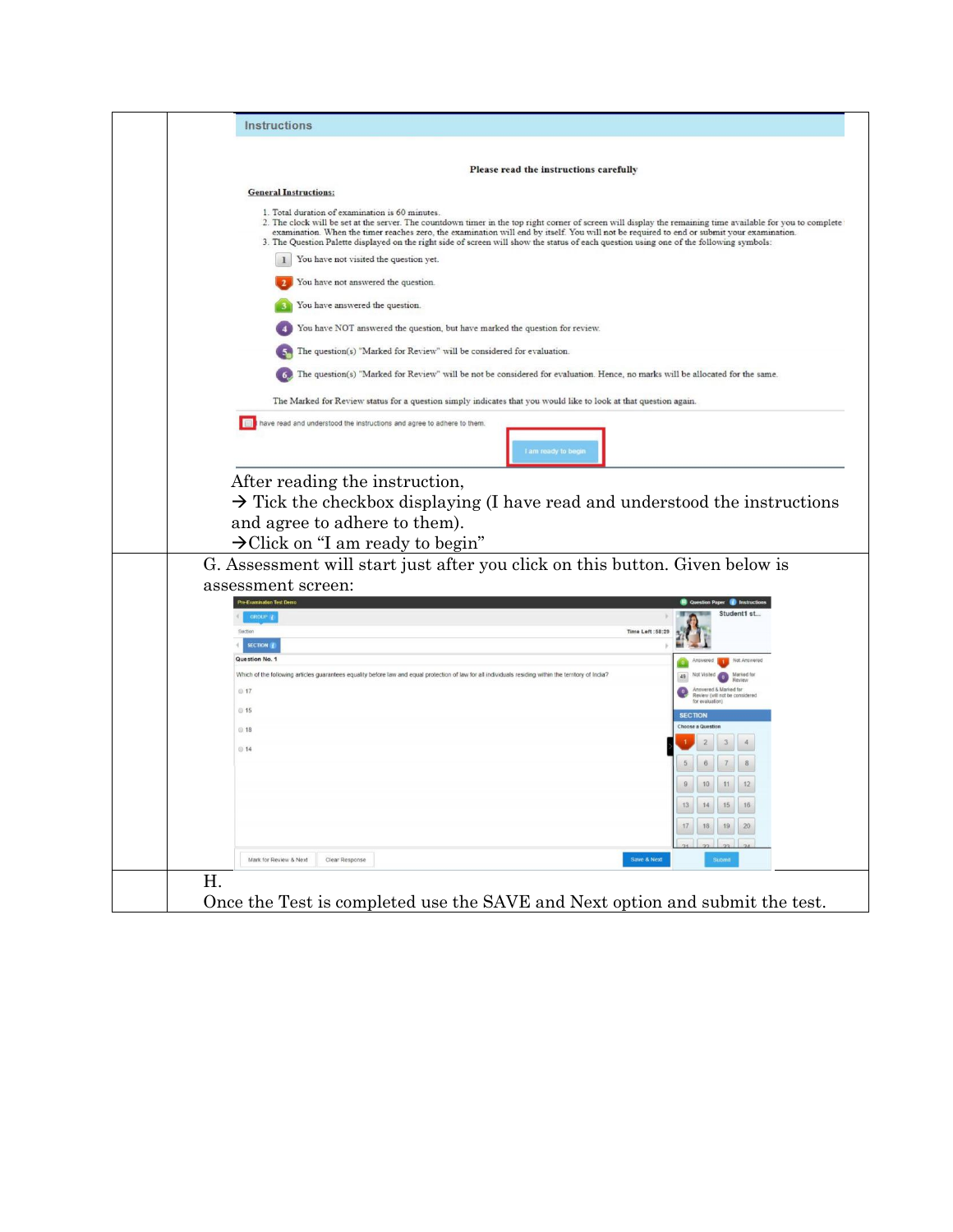|  | Question No. 2                                                                                                                                                                                                     |                        |                     |          |                         |                           |                                      |             |                                                                                                                                                                                                 | Answered<br>Not |  |
|--|--------------------------------------------------------------------------------------------------------------------------------------------------------------------------------------------------------------------|------------------------|---------------------|----------|-------------------------|---------------------------|--------------------------------------|-------------|-------------------------------------------------------------------------------------------------------------------------------------------------------------------------------------------------|-----------------|--|
|  | The Central Vigilance Commission (CVC) is in news for appointing Sharad Kumar as new Vigilance Commissioner. As per which committee's<br>recommendations, the CVC was set up?<br>C Nittoor Srinivasa Rau committee |                        |                     |          |                         |                           |                                      |             | л,<br>Answered<br>Marked for<br><b>Not Visited</b><br>$\overline{\mathbf{3}}$<br>$\sqrt{2}$<br>Review<br>Answered 8. Marked for<br>$\circ$<br>Review (will not be considered<br>for evaluation) |                 |  |
|  |                                                                                                                                                                                                                    |                        |                     |          |                         |                           |                                      |             |                                                                                                                                                                                                 |                 |  |
|  | Tejendra Mohan Bhasin committee                                                                                                                                                                                    |                        |                     |          |                         |                           |                                      |             | Practice<br><b>Choose a Question</b>                                                                                                                                                            |                 |  |
|  |                                                                                                                                                                                                                    | KV Chowdary committee  |                     |          |                         |                           |                                      |             |                                                                                                                                                                                                 | $\overline{2}$  |  |
|  |                                                                                                                                                                                                                    | K. Santhanam committee |                     |          |                         |                           |                                      |             | $\overline{5}$                                                                                                                                                                                  |                 |  |
|  |                                                                                                                                                                                                                    |                        |                     |          |                         |                           |                                      |             |                                                                                                                                                                                                 |                 |  |
|  |                                                                                                                                                                                                                    |                        |                     |          |                         |                           |                                      |             |                                                                                                                                                                                                 |                 |  |
|  |                                                                                                                                                                                                                    |                        |                     |          |                         |                           |                                      |             |                                                                                                                                                                                                 |                 |  |
|  |                                                                                                                                                                                                                    |                        |                     |          |                         |                           |                                      |             |                                                                                                                                                                                                 |                 |  |
|  |                                                                                                                                                                                                                    |                        |                     |          |                         |                           |                                      |             |                                                                                                                                                                                                 |                 |  |
|  |                                                                                                                                                                                                                    |                        |                     |          |                         |                           |                                      |             |                                                                                                                                                                                                 |                 |  |
|  |                                                                                                                                                                                                                    |                        |                     |          |                         |                           |                                      |             |                                                                                                                                                                                                 |                 |  |
|  |                                                                                                                                                                                                                    |                        |                     |          |                         |                           |                                      |             |                                                                                                                                                                                                 |                 |  |
|  |                                                                                                                                                                                                                    |                        |                     |          |                         |                           |                                      | Save & Next |                                                                                                                                                                                                 | Submit          |  |
|  |                                                                                                                                                                                                                    | Mark for Review & Next | Clear Response      |          |                         |                           |                                      |             |                                                                                                                                                                                                 |                 |  |
|  |                                                                                                                                                                                                                    |                        |                     |          |                         | <b>Assessment Summary</b> |                                      |             |                                                                                                                                                                                                 |                 |  |
|  |                                                                                                                                                                                                                    |                        |                     |          |                         |                           |                                      |             |                                                                                                                                                                                                 |                 |  |
|  |                                                                                                                                                                                                                    |                        |                     |          |                         |                           |                                      | Answered &  |                                                                                                                                                                                                 |                 |  |
|  | <b>Section Name</b>                                                                                                                                                                                                |                        | No. of<br>Questions | Answered | Not Answered            | Marked for<br>Review      | Marked for<br>Review (will<br>not be |             | Not Visited                                                                                                                                                                                     |                 |  |
|  |                                                                                                                                                                                                                    |                        |                     |          |                         |                           | considered for<br>evaluation)        |             |                                                                                                                                                                                                 |                 |  |
|  |                                                                                                                                                                                                                    | <b>SECTION</b>         |                     | 50       | $\overline{\mathbf{2}}$ | $\overline{2}$            | 0                                    | 0           |                                                                                                                                                                                                 | 46              |  |
|  |                                                                                                                                                                                                                    |                        |                     |          |                         |                           |                                      |             |                                                                                                                                                                                                 |                 |  |
|  |                                                                                                                                                                                                                    |                        |                     |          |                         |                           |                                      |             |                                                                                                                                                                                                 |                 |  |
|  |                                                                                                                                                                                                                    |                        |                     |          |                         |                           |                                      |             |                                                                                                                                                                                                 |                 |  |
|  |                                                                                                                                                                                                                    |                        |                     |          |                         |                           |                                      |             |                                                                                                                                                                                                 |                 |  |
|  |                                                                                                                                                                                                                    |                        |                     |          |                         |                           |                                      |             |                                                                                                                                                                                                 |                 |  |
|  | Are you sure you wish to submit this group of questions for marking ?<br>You cannot revisit and edit your responses upon submission.                                                                               |                        |                     |          |                         |                           |                                      |             |                                                                                                                                                                                                 |                 |  |
|  |                                                                                                                                                                                                                    |                        |                     |          |                         |                           |                                      |             |                                                                                                                                                                                                 |                 |  |
|  |                                                                                                                                                                                                                    |                        |                     |          |                         |                           |                                      |             |                                                                                                                                                                                                 |                 |  |
|  | Thank you, your Assessment is about to be submitted - click on Ok to proceed                                                                                                                                       |                        |                     |          |                         |                           |                                      |             |                                                                                                                                                                                                 |                 |  |
|  |                                                                                                                                                                                                                    |                        |                     |          |                         |                           |                                      |             |                                                                                                                                                                                                 |                 |  |
|  |                                                                                                                                                                                                                    |                        |                     | Ōk       |                         | Cancel                    |                                      |             |                                                                                                                                                                                                 |                 |  |
|  |                                                                                                                                                                                                                    |                        |                     |          |                         |                           |                                      |             |                                                                                                                                                                                                 |                 |  |
|  |                                                                                                                                                                                                                    |                        |                     |          |                         |                           |                                      |             |                                                                                                                                                                                                 |                 |  |
|  |                                                                                                                                                                                                                    |                        |                     |          |                         |                           |                                      |             |                                                                                                                                                                                                 |                 |  |